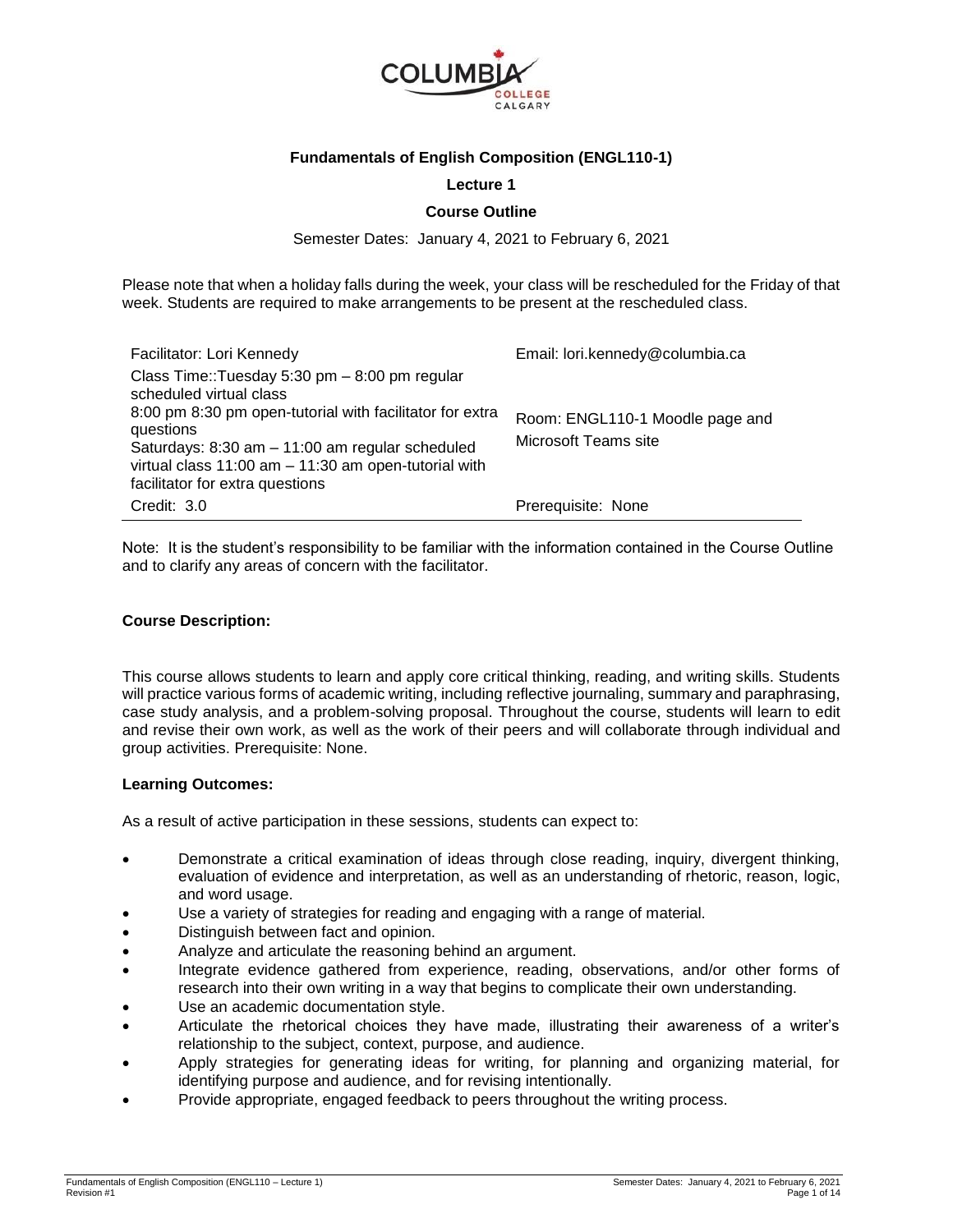# **Course Format:**

This online course uses a variety of online teaching/learning methods including discussion, personal reflection, experiential exercises, group activities and case studies. Our faculty aim to create a learning environment where the learner is actively engaged in inquiry, critical thinking and problem solving. The online classroom provides you with a place where you can learn with and from others in a cooperative and collaborative manner.

You are expected to take a very active part in online class discussions (synchronous and asynchronous) and take responsibility for your own learning. Being a positive and co-operative team member will add to your success. Columbia College uses a facilitation model of instruction where the facilitator's role is to facilitate your learning. The expectation is that you will log in to class prepared with pre-class homework completed. Your facilitator will engage you in activities that are based on your completed homework and readings. Your enthusiastic and positive approach in the online classroom will create an atmosphere that will help every student develop the knowledge, skills and attitudes that are needed for success.

How you conduct yourself in our classes will, to a large extent, mirror your conduct in society and your future work site. For example, if you have a tendency to ask questions, challenge the ideas of others in a respectful manner, draw out the best from your colleagues, and encourage both group development and task accomplishment in this class, it is likely you will do the same at work. A high level of student involvement and developing professionalism is expected in the classroom as you work towards your goal.

### **Required Textbooks and Equipment:**

Mainmon, E., Yancey, K. (2020). *A Writer's Resource: A Handbook for Writing and Research* Sixth Edition. McGraw-Hill Education. New York, NY]

Note: Students will be using McGraw-Hill Connect online to complete Connect Modules

# **Recommended Readings and Resources:**

*Students may access Google Scholar.*

# **Further Recommended Readings and Resources:**

*Please note that you can access McGraw-Hill Connect. There are sections on writing, research, and grammar topics. You can do exercises to practice and improve your skills and included are both selfgrading quizzes and writing activities. There are models that you can look at as examples of the different types of writing you are learning.*

### **Homework Assignment Due for the First Class:**

Read your course outline and be ready to discuss.

 Please read *Chapters 1, 2 & 3* for your first class and prepare three questions ahead of time for review purposes.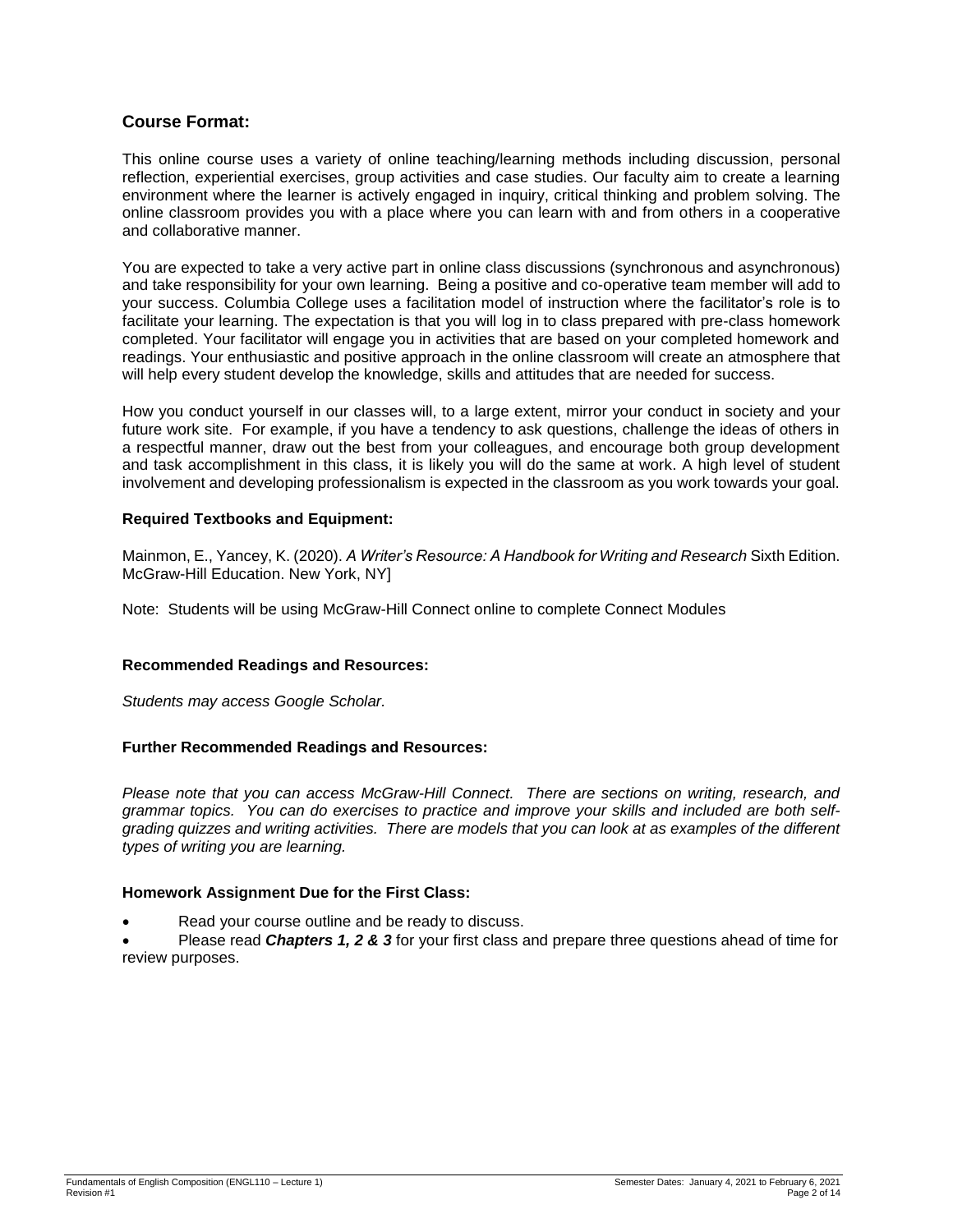# **Evaluation - Assessment of Student Performance:**

The final grade in the course will be based on the following elements. Wherever possible facilitators will use rubrics to assess your performance and offer feedback.

| <b>Title of Assignment</b>                                              | Due Date             | Weight     |
|-------------------------------------------------------------------------|----------------------|------------|
| Daily Tests                                                             | Classes 1 through 9  | <b>20%</b> |
| <b>Connect Modules</b>                                                  | Classes 2 through 10 | 15%        |
| <b>Homework</b><br>APA homework<br><b>Proposal Outline</b><br>$\bullet$ | Classes 5 & 7        | 10%        |
| Reflective Journals                                                     | Class 3 & 9          | 15%        |
| Forum Responses                                                         | Class 4,6 & 8        | 15%        |
| Problem Solving Proposal                                                | Class 10             | 25%        |

**Please note that all homework and assignments are due by 11:59pm on the due date.**

# **Grading:**

Grades for each component will be added together at the end of the semester. The final total will be translated to the Columbia College's 4.0 grading scale as follows: *Marking and Grading Conversion:*

| <b>Description</b> | <b>Letter Grade</b> | <b>Grade Points</b> | <b>Percentage Scale</b> |    |
|--------------------|---------------------|---------------------|-------------------------|----|
|                    | $A+$                | 4.0                 | 100                     | 95 |
| Excellent          | A                   | 4.0                 | 94                      | 90 |
|                    | A-                  | 3.7                 | 89                      | 85 |
| Good               | B+                  | 3.3                 | 84                      | 80 |
|                    | В                   | 3.0                 | 79                      | 75 |
|                    | B-                  | 2.7                 | 74                      | 70 |
| Satisfactory       | $C+$                | 2.3                 | 69                      | 65 |
|                    | С                   | 2.0                 | 64                      | 60 |
|                    | $C-$                | 1.7                 | 59                      | 55 |
| Poor               | D                   | 1.0                 | 54                      | 50 |
| Failure            | F                   | 0.0                 | 49                      | 0  |

### **Please note that to pass this course you must earn at least a "D" (a minimal pass).**

# **Submission and Completion of Assignments:**

You are expected to submit assignments by the due date. Any late assignments may be assessed a marking penalty of 5% per day. If you are unable to submit an assignment on the due date, you must request an extension **before** the due date by filling out an *Application for Assignment Extension form (SSPP-F012)* that is to be submitted to the Department Chair for approval. This form is available on Columbia's website, Bldg. 802 – Main Office and from Department Chairs.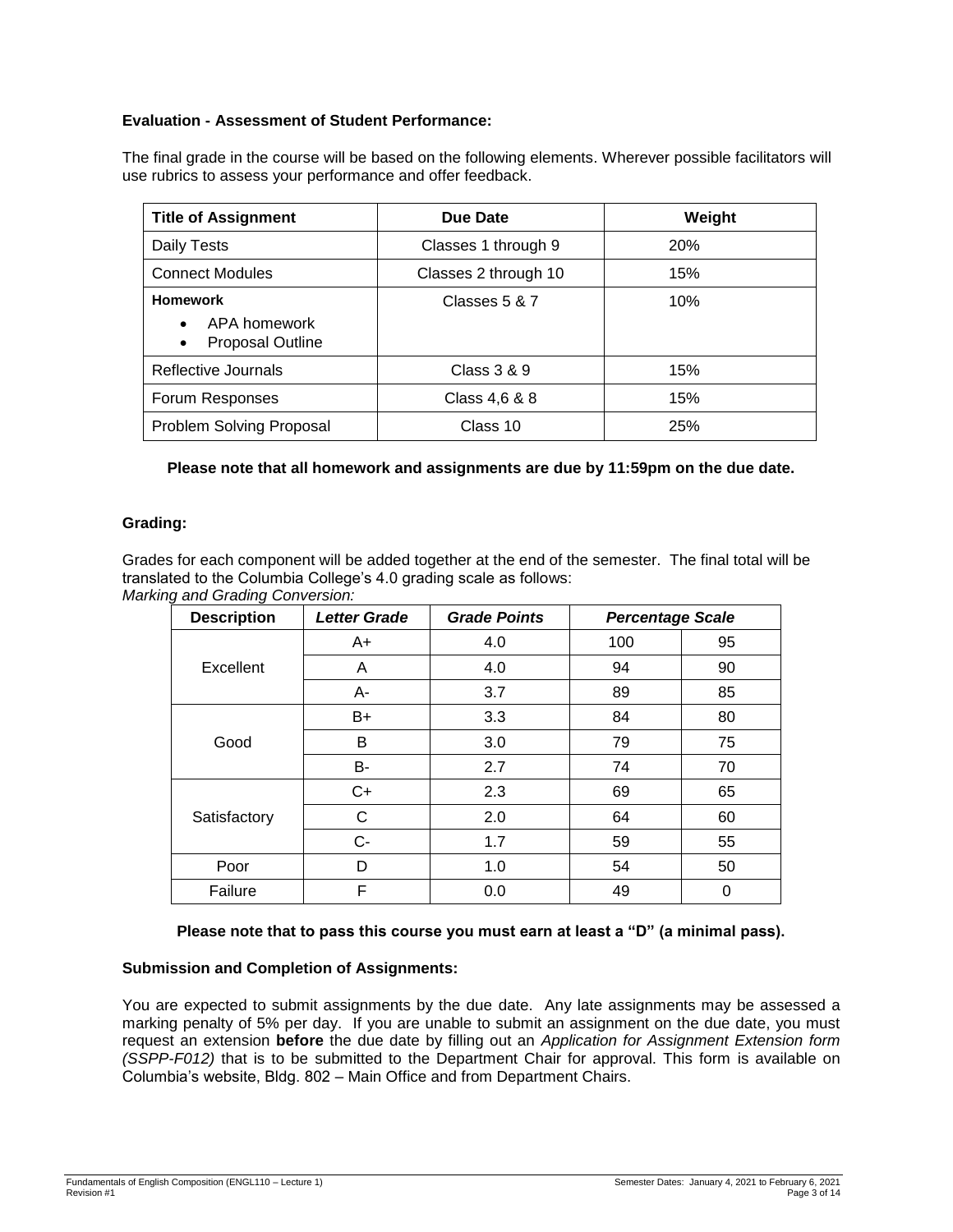### **Attendance Requirements:**

Columbia College believes that students are committed to their program and learning experiences. However, it is understood that there are times when students may be absent. Any absences can be viewed as a potentially serious disruption of the learning process and necessary achievement of the learning objectives. Being late is also considered unacceptable as it interferes with the learning opportunities of others. Unavoidable absences or lateness must be reported to the course facilitator in advance. Please refer to Columbia College's *Attendance Policy and Regulations (ADM-P151)* for detailed information on Attendance Requirements.

### **Academic Integrity:**

Academic dishonesty is a serious offence and can result in suspension or expulsion from Columbia College.

There is no tolerance for academic dishonesty and any student caught plagiarizing is subject to serious sanctions as outlined in the *Student Code of Conduct Policy (ADM-P229)*. Students are encouraged to familiarize themselves with this policy and avoid any behavior that could possibly be seen as cheating, plagiarizing, misrepresenting, or putting into question the integrity of one's academic work.

### **Student Conduct:**

It is the responsibility of each student to uphold the expectations and responsibilities outlined in the *Student Code of Conduct Policy (ADM-P229), Columbia's Commitment to Human Rights and Diversity Policy (ADM-P029),* and any additional requirements established by your program.

Generally, each student will:

- be respectful and courteous toward others;
- demonstrate appropriate and supportive communication skills, and coach, assist, advise and otherwise support other students in their studies;
- manage any personal stress and conflict in a positive and resourceful manner, and assist others to do the same;
- be dressed in a manner appropriate for their workplace or learning environment, as established by the program;
- conduct themselves in a professional manner with regard to their communication with others and their behavior in class;
- conduct themselves with academic integrity in all of their learning activities, tests, exams, and assignments
- keep up with day-to-day classroom and course expectations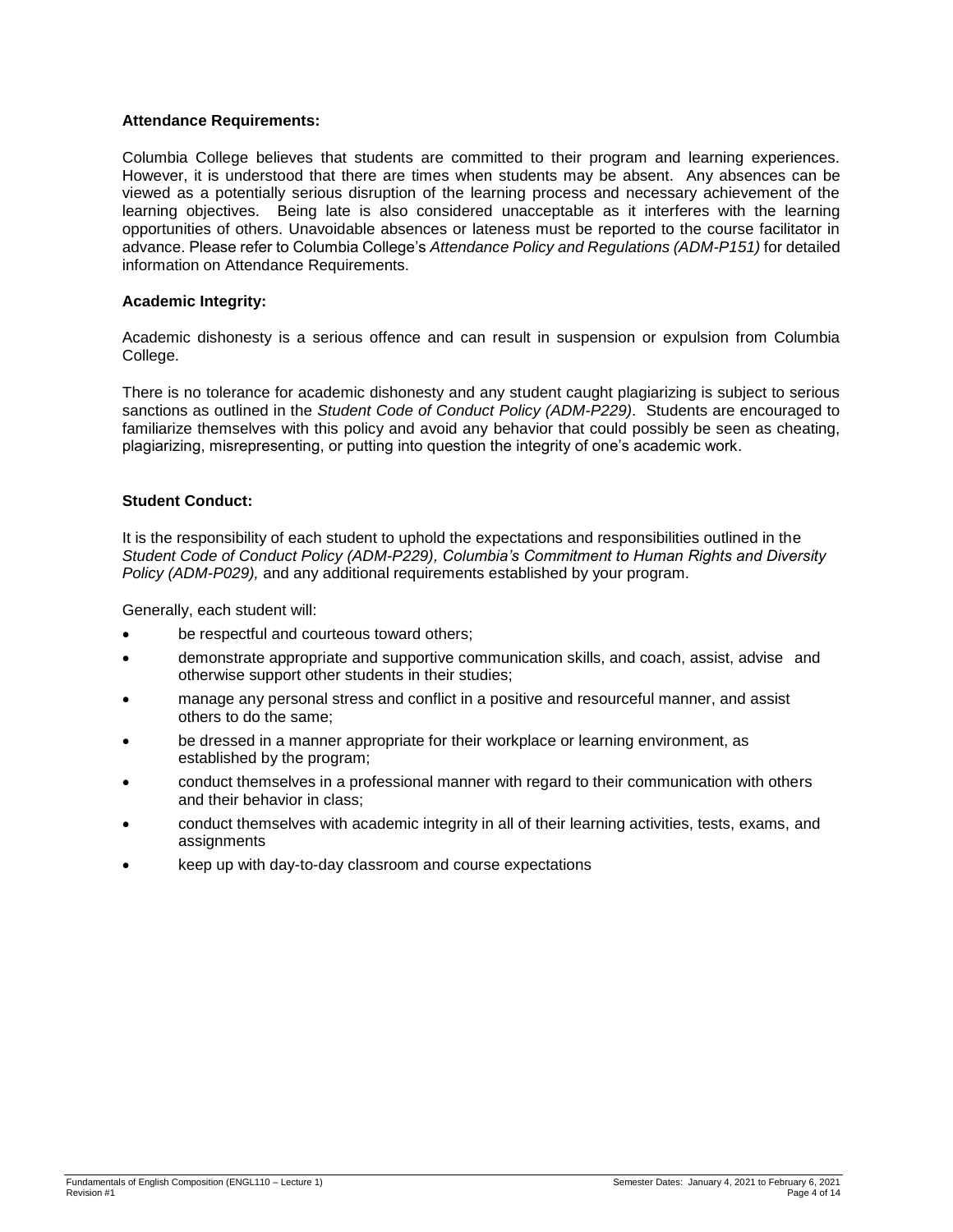# **Important Dates:**

| <b>Description</b>                            | Date                                                                                                                   |
|-----------------------------------------------|------------------------------------------------------------------------------------------------------------------------|
| Last to add/drop courses                      | 5 school operating days from the start of the<br>semester OR before the third scheduled class,<br>whichever is greater |
| Last day to withdraw without academic penalty | 50% or less of the semester has been completed                                                                         |

# **Appeals:**

Please refer to the *Student Appeal Policy (ADM-P177)*.

# **Students with Temporary or Permanent Disabilities or Medical Condition:**

Students with temporary or permanent disabilities or medical condition may apply for accommodations. To be considered for an accommodation, a student must register with Columbia College's Accessibility Services by making an appointment with an Accessibility Services Advisor – Main Office – Bldg. 802 or emailing [accessibilityservices@columbia.ab.ca.](mailto:accessibilityservices@columbia.ab.ca) The Department Chair or facilitator is not able to provide you with any accommodations without you taking this step. Please refer to Columbia College's website to review the *Student Accommodation Policy (ADM-P188) and the Student Guide to Accessibility Handbook (SSCM-001).*

# **Student Support:**

Students should be aware that Life Coaching, Career and Accessibility Services, and Student Support Services (i.e. tutoring, academic strategists, etc.) are provided by Columbia College. Inquire how to request these services at the Main Office in building 802. It is the student's responsibility to discuss their specific learning needs with the appropriate service provider.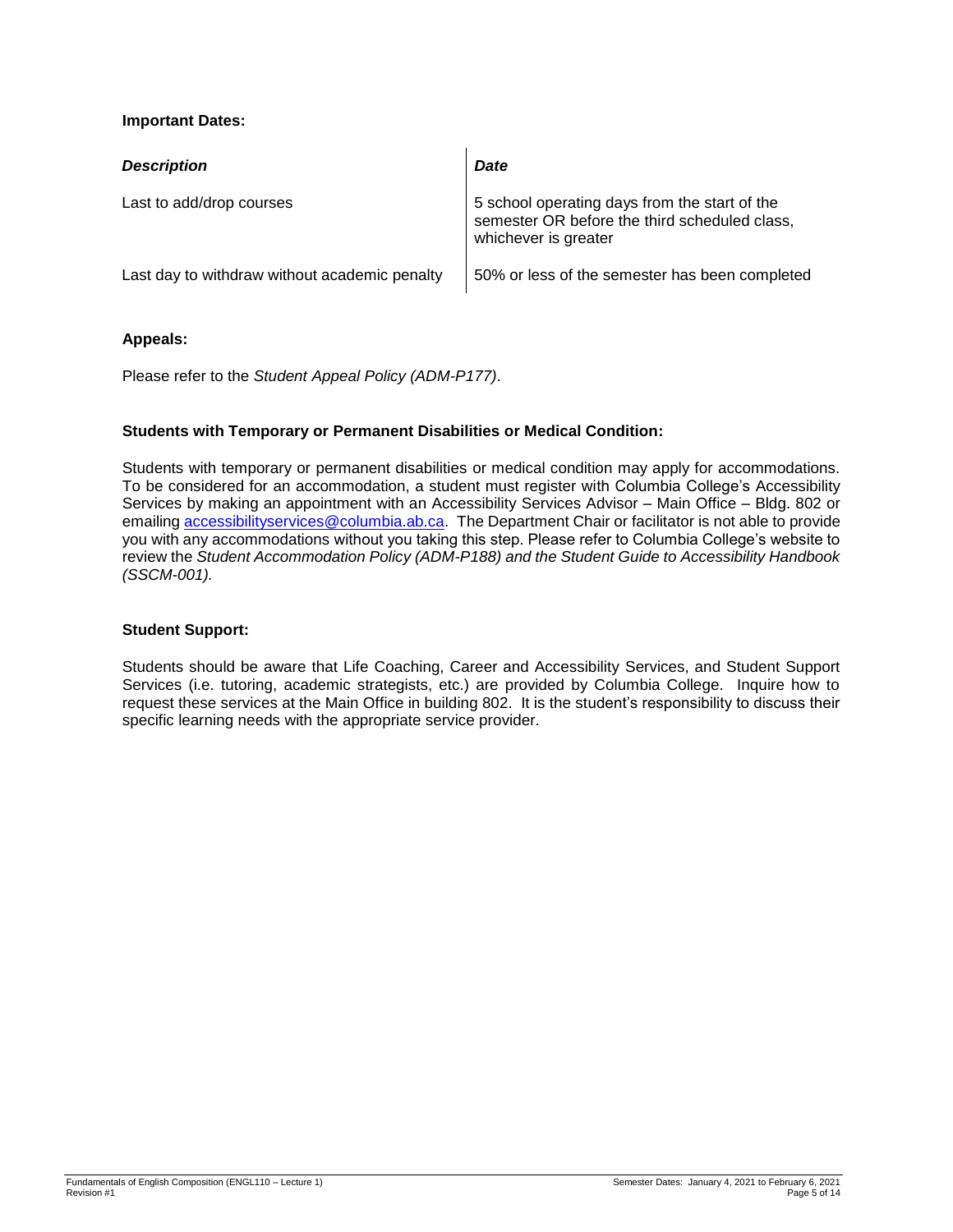## **Class Schedule/Overview:**

Please note that this schedule is subject to change. Any changes or cancellations will be emailed to you. It is your responsibility to check the email address you have given to the school on a daily basis for any messages from the Department Chair/designate, facilitator or College Administration. It is the student's responsibility to be familiar with the information contained in the Course Outline and to clarify any areas of concern with the facilitator.

| <b>Class</b><br><b>Session</b> | <b>Topics</b>                                                                                                                                                                                                                                                   | <b>Pre-Class Readings and Assignments</b>                                                                                                                                                                                                                                                     |  |  |
|--------------------------------|-----------------------------------------------------------------------------------------------------------------------------------------------------------------------------------------------------------------------------------------------------------------|-----------------------------------------------------------------------------------------------------------------------------------------------------------------------------------------------------------------------------------------------------------------------------------------------|--|--|
| 1                              | Course Introduction and<br>$\bullet$<br><b>Course Expectations</b><br>Introduction to Connect Lab                                                                                                                                                               | <b>Chapter 1: Writing across the Curriculum and</b><br>$\bullet$<br>beyond College<br><b>Chapter 2: Writing Situations</b><br><b>Chapter 3: Audience and Academic English</b><br>$\bullet$                                                                                                    |  |  |
| $\mathbf{2}$                   | <b>Critical Thinking</b><br>٠<br>Designing Academic Texts<br>$\bullet$<br>and Portfolios<br>Interpretive Analyses and<br>$\bullet$<br>Writing about Literature<br><b>Commonly Misused words</b><br>$\bullet$<br>Reflective Journal<br>$\bullet$<br>expectations | <b>Connect Lab Due</b><br>$\bullet$<br>Chapter 4: Reading and Writing: The Critical<br>$\bullet$<br>Connection<br><b>Chapter 8 Designing Academic Texts and</b><br>٠<br>Portfolios<br><b>Chapter 10 Interpretive Analyses and Writing</b><br>$\bullet$<br>about Literature<br>Chapter 50<br>٠ |  |  |
| $\mathbf{3}$                   | Planning and Shaping<br>$\bullet$<br><b>Revising and Editing</b><br><b>Understanding Research:</b><br>Primary and secondary<br>research and Research and<br>college writing                                                                                     | <b>Connect Lab Due</b><br>$\bullet$<br><b>Chapter 5 Planning and Shaping</b><br><b>Chapter 7: Revising and Editing</b><br>Chapter 18 a/b<br><b>Reflective Journal 1 due</b><br>$\bullet$                                                                                                      |  |  |
| 4                              | Arguments<br>$\bullet$<br><b>Writing Paragraphs</b><br><b>Common Grammar Mistakes</b><br><b>APA Documentation</b>                                                                                                                                               | <b>Connect Lab Due</b><br>$\bullet$<br>Chapter 11: Arguments<br>$\bullet$<br>Chapter 6 C: p. 61<br>$\bullet$<br>Chapter 31: In-text citations p.326<br>٠<br>Forum 1 Due<br>$\bullet$                                                                                                          |  |  |
| 5                              | Other kinds of assignments<br><b>Case Study</b><br>Reflective response<br>$\bullet$                                                                                                                                                                             | <b>Connect Lab Due</b><br>$\bullet$<br><b>Chapter 12</b><br><b>Chapter 24</b><br><b>APA Homework Due</b>                                                                                                                                                                                      |  |  |
| 6                              | Using electronic tools for<br>$\bullet$<br>drafting<br>Patterns of organization and<br>$\bullet$<br>visuals<br>Integrating visuals and<br>$\bullet$<br>multimodal elements<br><b>Correcting Modifiers</b><br>$\bullet$                                          | <b>Connect Lab Due</b><br>Chapter 6 a/b/d<br>Chapter 18 c/d/e<br>Chapter 19: pp. 198-211<br>Forum 2 Due                                                                                                                                                                                       |  |  |
| 7                              | Oral presentations                                                                                                                                                                                                                                              | <b>Connect Lab Due</b><br>Chapter 13: pp. 155-161<br><b>Problem Solving Outline Due</b><br><b>Discussion of final paper</b><br>$\bullet$                                                                                                                                                      |  |  |
| 8                              | <b>Evaluating Sources</b><br>$\bullet$                                                                                                                                                                                                                          | <b>Connect Lab Due</b><br>$\bullet$<br><b>Chapter 21: Evaluating Sources</b><br>Forum 3 Due                                                                                                                                                                                                   |  |  |
| 9                              | <b>Critical Response</b><br>$\bullet$<br>Problem Solving Proposal<br>$\bullet$<br>Tutorial                                                                                                                                                                      | <b>Connect Lab Due</b><br>$\bullet$<br><b>Reflective Journal 2 Due</b>                                                                                                                                                                                                                        |  |  |
| 10                             | <b>Course Review</b><br>٠<br><b>Course Evaluations</b><br>$\bullet$                                                                                                                                                                                             | <b>Connect Lab Due</b><br>$\bullet$<br><b>Problem Solving Proposal Due</b><br>$\bullet$                                                                                                                                                                                                       |  |  |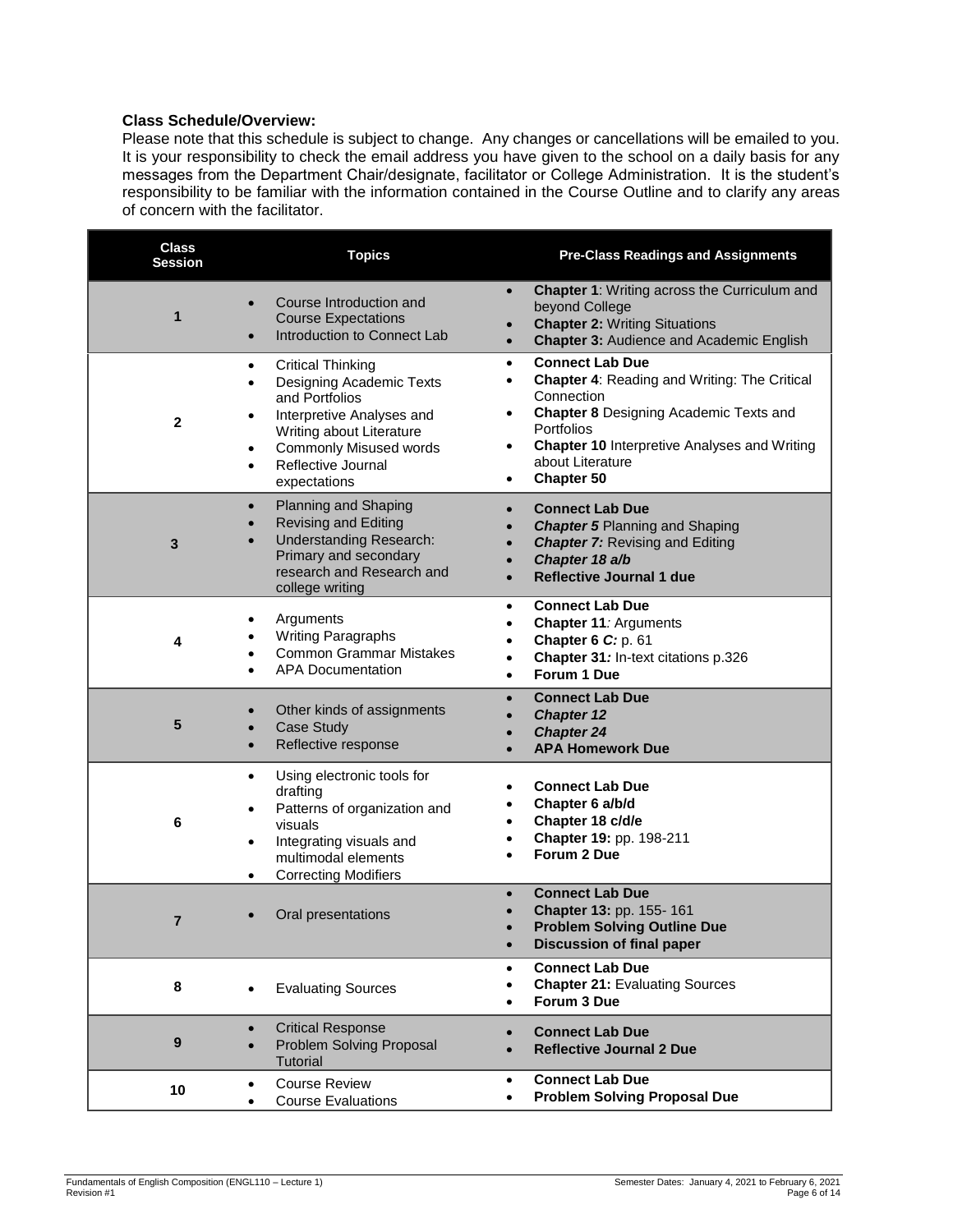### **Appendix 1 Assignment Outlines**

**Note: You are expected to do all assignments, tests, and activities as outlined in order to meet the requirements of this course. If you do not do this, you will not pass the course.** 

- 1. Topics and handouts will be supplied by the facilitator where required.
- 2. ALL assignments handed in must be supported with citations in APA 6 format using your text as support. Other sources are also provided for you through your Moodle portal.
- 3. You must use scholarly sources Google Scholar as sources for references. Please do not simply Google for anything on the Internet as this is not acceptable for post-secondary assignments in our program,
- 4. This course outline has rubrics attached that will be used to evaluate you work. This will help you to set high goals and clarify the marking process.

### **Daily Tests Due Date: At the beginning of each class from classes 1 through 10 Weight: 20%**

Students will be expected to have read the assigned chapters in the text and other assigned readings and be prepared to write a graded test based on these reading assignments. Tests are open in Moodle from 8:30 AM to 11:59 PM on the day of the scheduled class. There is one attempt and a 30-minute time limit on each test.

### **Connect Lab Modules Due Date: Before the start of each class from classes 2 through 10 Weight: 15%**

Students must complete *the assigned grammar component* on Connect Lab before the due date.

#### **Reflective Journal Entries Due Dates: Class 3 and Class 9 Weight: 15%**

During the course, students will be learning and experiencing many new things. Students should follow the steps to writing a reflection outlined by facilitator.

**Journal Entry 1**: Should cover classes 1 and 2 and should speak to your initial impressions/expectations/ fears about the course.

**Journal Entry 2:** Should cover classes 3-8 and should focus on the experience to date. Some key points to consider include speaking to the class content, any assumptions that were challenged, and what you have learned from the readings/discussions.

### **Writing Assignment Expectations (Reflective Journals):**

- **Objective:** The objective of this writing assignment is to critically apply concepts, ideas, and procedures to facilitate higher level learning. The assignments are designed so students can demonstrate the depth of knowledge related to the course content.
- **Focus:** This assignment is designed to apply knowledge from the chapters and class discussions.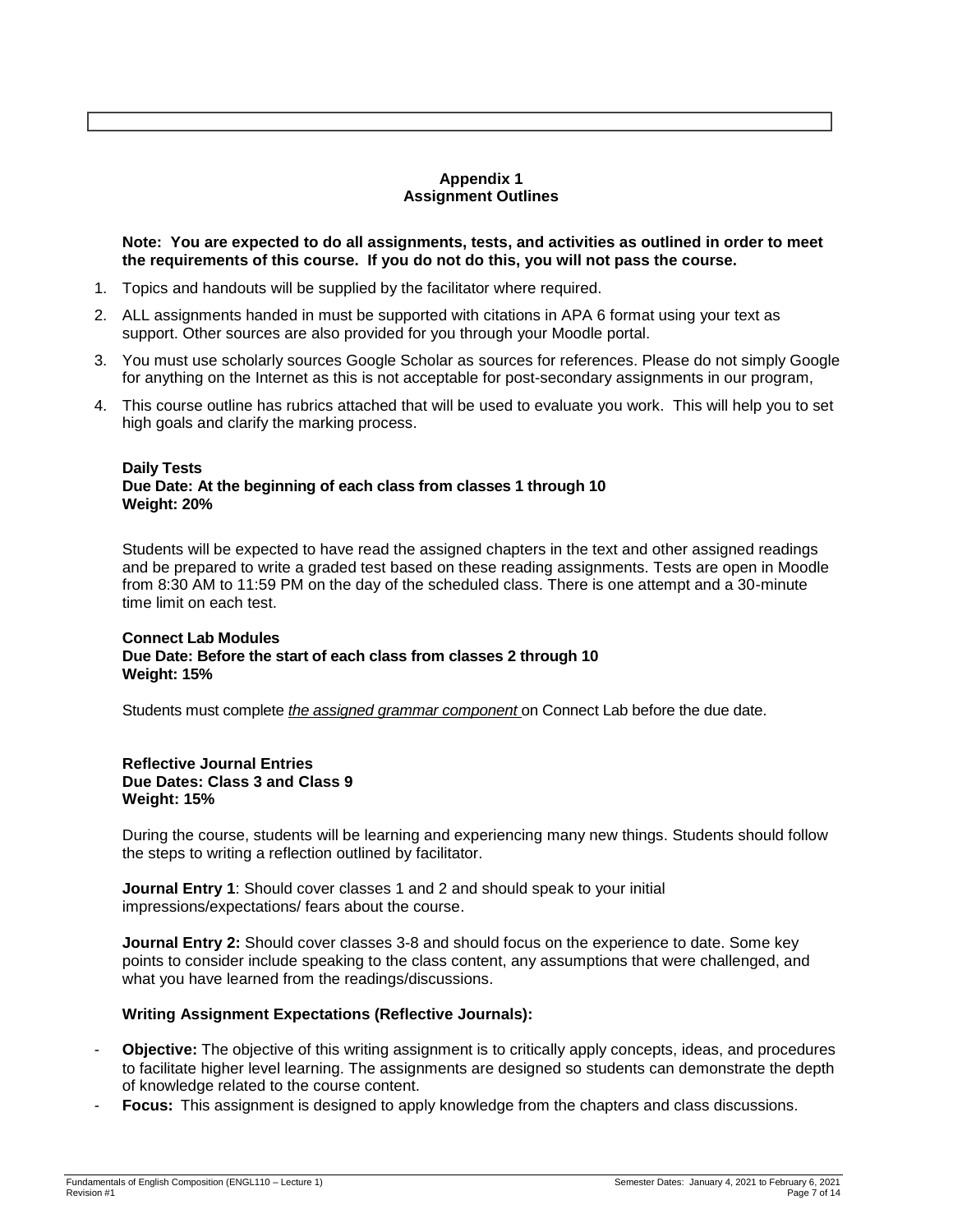Format: This assignment should be double-spaced. Do not include title pages. Include your name at the top of each page. A minimum of one-inch margins on each side. 12-point Calibri font is preferred. Each entry should be a minimum of 250 words and a maximum of 350 words in length and should follow APA guidelines. Students will be evaluated according to the attached rubric: **Reflective Journaling Rubric**.

### **How to avoid plagiarism?**

The simplest way to avoid plagiarism is to reference any source properly (using both in-text, parenthetical citations in the body of your assignment and a "References" page at the end. While it is commonplace to build upon the knowledge of others, it is necessary to clearly state the sources and foundations of that knowledge.

#### **Forum Responses Due Dates: Classes 4, 6 & 8 Weight: 15%**

Online Moodle discussion forums provide opportunities to exchange knowledge. Students are expected to demonstrate their understanding of class readings by posting thoughtful and succinct responses to questions posed by the instructor. Student responses should demonstrate reflection of the course material, connections to experiences, previous or current information and be relevant to the discussion. Student responses should further the discussion by demonstrating critical thinking, posting meaningful responses to peers' work and adding new perspective and ideas.

- **Format:** These forums are available for you. Each entry should be a minimum of 150 words and a maximum of 250 words in length and should follow APA guidelines. Students will be evaluated according to the attached rubric: **Discussion Forum Rubric**

### **How to avoid plagiarism?**

The simplest way to avoid plagiarism is to reference any source properly (using both in-text, parenthetical citations in the body of your assignment and a "References" page at the end. While it is commonplace to build upon the knowledge of others, it is necessary to clearly state the sources and foundations of that knowledge.

**Homework Due Date: Classes 5 & 7 Weight: 10%**

- APA homework to be distributed by facilitator
- Problem Solving Proposal Outline Due
	- o **Facilitator will provide outline for final assignment.**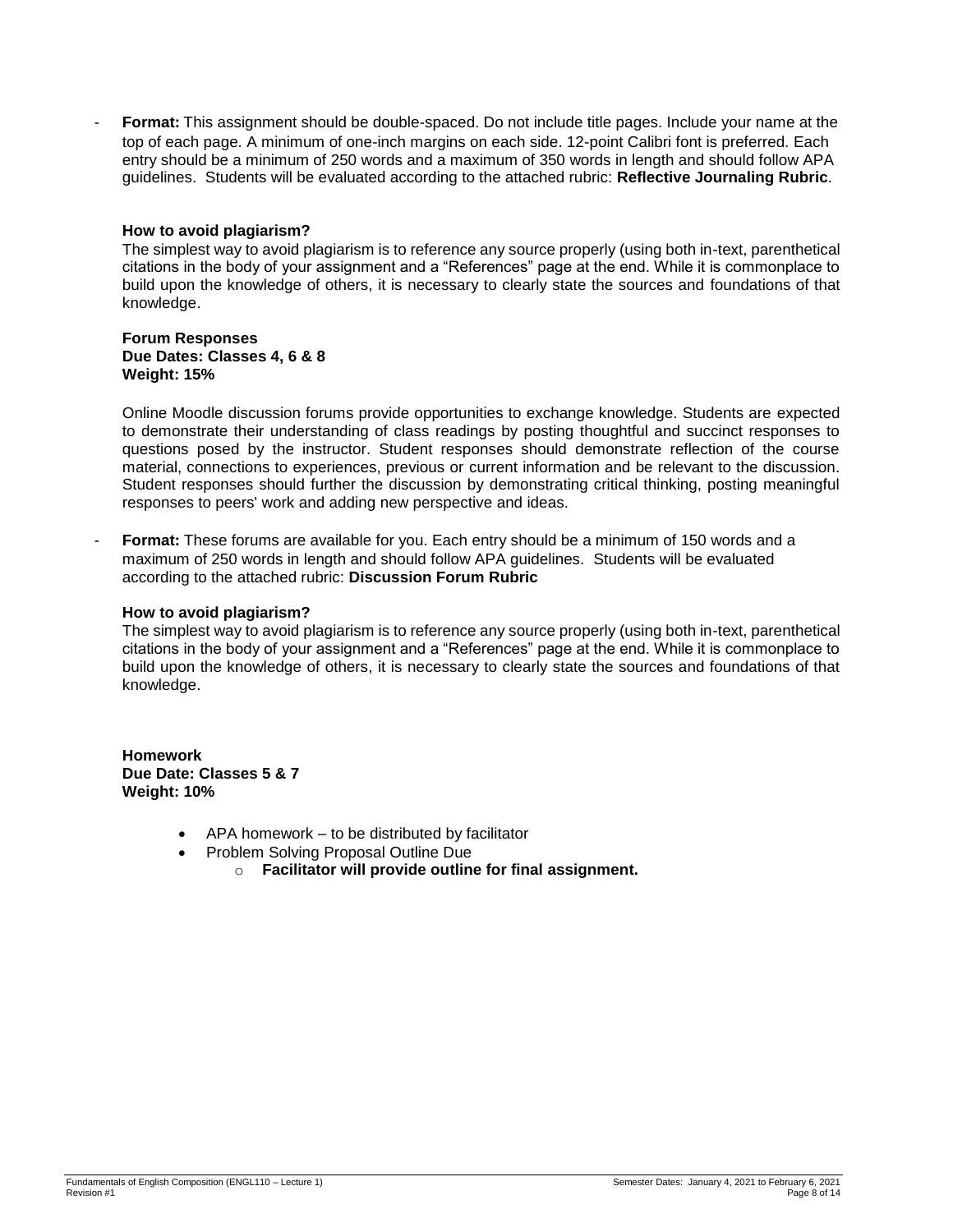This assignment requires you to identify a problem and propose a solution to a person who has the power to implement the solution. Students should follow the arguments chapter from class four.

**Step 1:** Begin brainstorming a topic by identifying problems that you've encountered within a school, a workplace, as a volunteer, as a customer or client, or potential employee.

**Step 2:** Narrow the list to problems that are rhetorical, i.e., that may be addressed via writing and speaking.

**Step 3:** Narrow the list further by eliminating any problems that could only be resolved through a political process (e.g., lowering taxes or raising the minimum wage).

**Step 4:** Now think about ideas for solving these problems: what is your objective, what is the specific action (i.e., solution) that you recommend? What are the anticipated outcomes of that action? Consider other options- what are the advantages and disadvantages of these other options?

**Step 5:** Make a claim advocating for a specific change or course of action. State your solution and conclude with a call for action. How can you most persuasively justify the wisdom and practicality of your solution? Ensure you have done your background research and included any necessary images, tables, or graphics that will support your claim.

**Step 6:** Write, read, write, re-write, get feedback, and revise again.

### **Writing Assignment Expectations (Problem Solving Proposal):**

- **Objective:** The objective of this writing assignment is to critically apply concepts, ideas, and procedures to facilitate higher level learning. The assignments are designed so students can demonstrate the depth of knowledge related to the course content.
- **Focus:** This assignment is designed to apply knowledge from the chapters and class discussions.
- **Format:** This assignment should be double-spaced. Do not include title pages. Include your name at the top of each page. A minimum of one-inch margins on each side. 12-point Times New Roman font is preferred. Each entry should be a minimum of 750 words and a maximum of 1000 words in length and should follow APA guidelines. Students will be evaluated according to the attached rubric: Problem Solving Proposal Rubric.

### **How to avoid plagiarism?**

The simplest way to avoid plagiarism is to reference any source properly (using both in-text, parenthetical citations in the body of your assignment and a "References" page at the end. While it is commonplace to build upon the knowledge of others, it is necessary to clearly state the sources and foundations of that knowledge. Referencing must conform to the APA referencing formats outlined in your assigned textbook.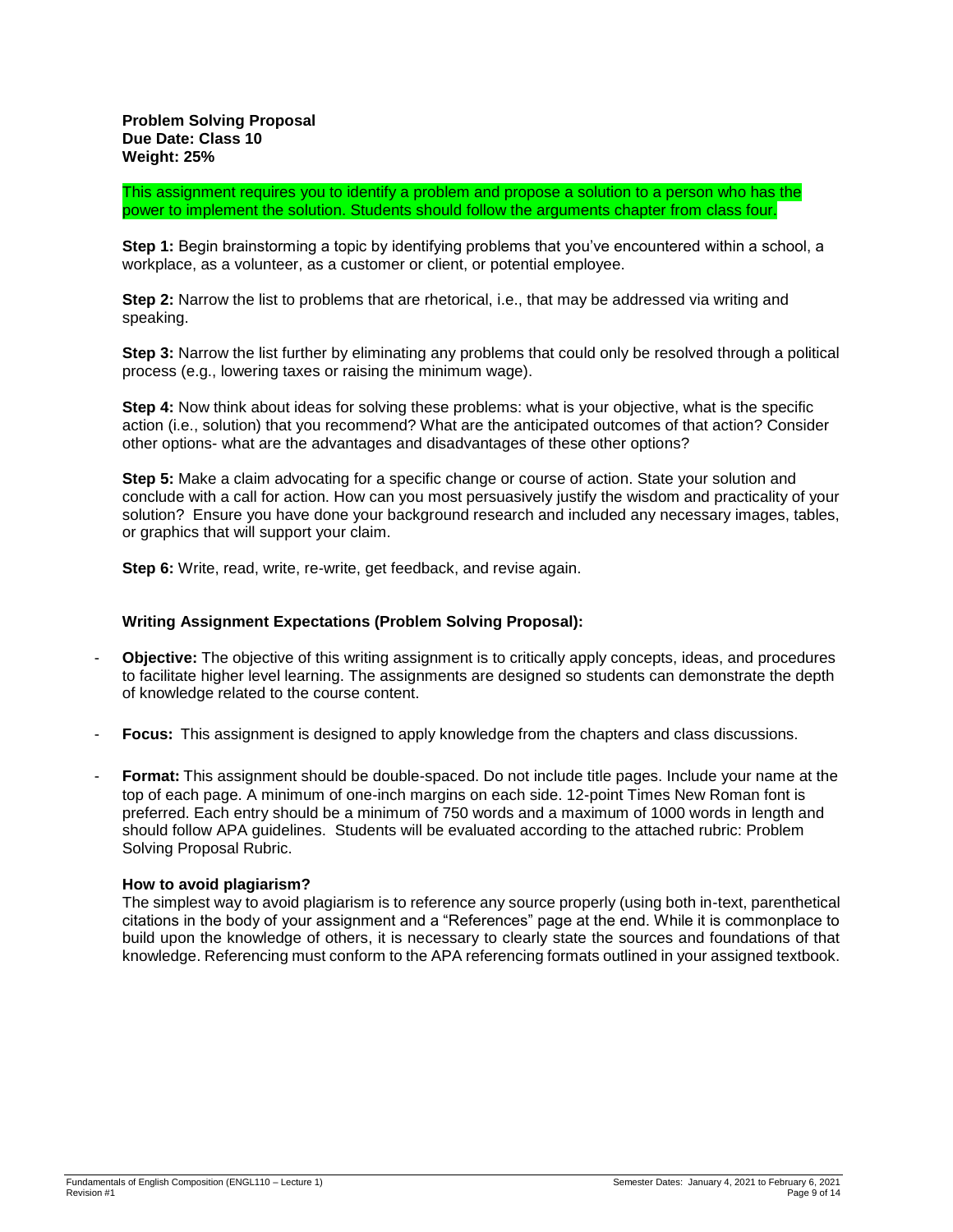## **Columbia College Appendix 1 Assignment Rubrics**

# **Columbia College Reflective Journaling Rubric Last Revised: July 2017**

| <b>Student's Name</b>                                                                                                |                                                                                                                                                                                                                      |                                                                                                                                                                                                                    | <b>Course Code</b>                                                                                                                                                                                                                                                                                   | <b>Date</b>             |                                                                                                                                                                                                                             | <b>Facilitator/Evaluator's</b><br><b>Name</b>                                                                                     |              |
|----------------------------------------------------------------------------------------------------------------------|----------------------------------------------------------------------------------------------------------------------------------------------------------------------------------------------------------------------|--------------------------------------------------------------------------------------------------------------------------------------------------------------------------------------------------------------------|------------------------------------------------------------------------------------------------------------------------------------------------------------------------------------------------------------------------------------------------------------------------------------------------------|-------------------------|-----------------------------------------------------------------------------------------------------------------------------------------------------------------------------------------------------------------------------|-----------------------------------------------------------------------------------------------------------------------------------|--------------|
| Area                                                                                                                 | 8                                                                                                                                                                                                                    | $\overline{7}$                                                                                                                                                                                                     | $6-5$                                                                                                                                                                                                                                                                                                |                         | $4 - 3$                                                                                                                                                                                                                     | $2 - 0$                                                                                                                           | <b>Score</b> |
| Depth of<br><b>Reflection</b>                                                                                        | Reflection reveals a<br>thorough insight of<br>the subject matter.<br>Shows depth of<br>critical thinking.<br>Uses specific and<br>convincing examples $\vert \bullet \vert$<br>to support reflective<br>statements. | <b>Reflection reveals</b><br>$\bullet$<br>insight into the<br>subject matter.<br>Often there are<br>$\bullet$<br>thoughtful<br>statements.<br>Uses well-chosen<br>examples to<br>support reflective<br>statements. | Reflection reveals a<br>$\bullet$<br>basic understanding<br>of the subject matter<br>with an effort at<br>reflection.<br>At times, some<br>$\bullet$<br>reflective statements<br>are evident.<br>Uses some<br>$\bullet$<br>examples to support<br>ideas on the subject<br>matter and<br>reflections. | $\bullet$<br>some basic | Reflection is limited.<br>The writer produces<br>understanding of the<br>subject matter.<br>Uses limited number<br>of examples to<br>support ideas. This<br>seriously affects the<br>integrity of the<br>reflection process | Little to no<br>reflection is<br>present.<br>Uses few to no<br>$\bullet$<br>examples.                                             |              |
|                                                                                                                      |                                                                                                                                                                                                                      | $\mathbf{2}$                                                                                                                                                                                                       | 1.5                                                                                                                                                                                                                                                                                                  |                         |                                                                                                                                                                                                                             | $1-0$                                                                                                                             |              |
| <b>Use of Writing</b><br><b>Conventions:</b><br>• Spelling<br>• Punctuation<br>• capitalization<br>$\bullet$ grammar | Demonstrates control of the writing<br>conventions with few errors.                                                                                                                                                  |                                                                                                                                                                                                                    | Demonstrates some control of<br>the writing conventions with<br>errors that do not yet interfere<br>with understanding.                                                                                                                                                                              |                         | $\bullet$                                                                                                                                                                                                                   | Demonstrates limited to no<br>control of the writing<br>conventions with frequent<br>errors that make<br>understanding difficult. |              |

 **Total Score out of 10:**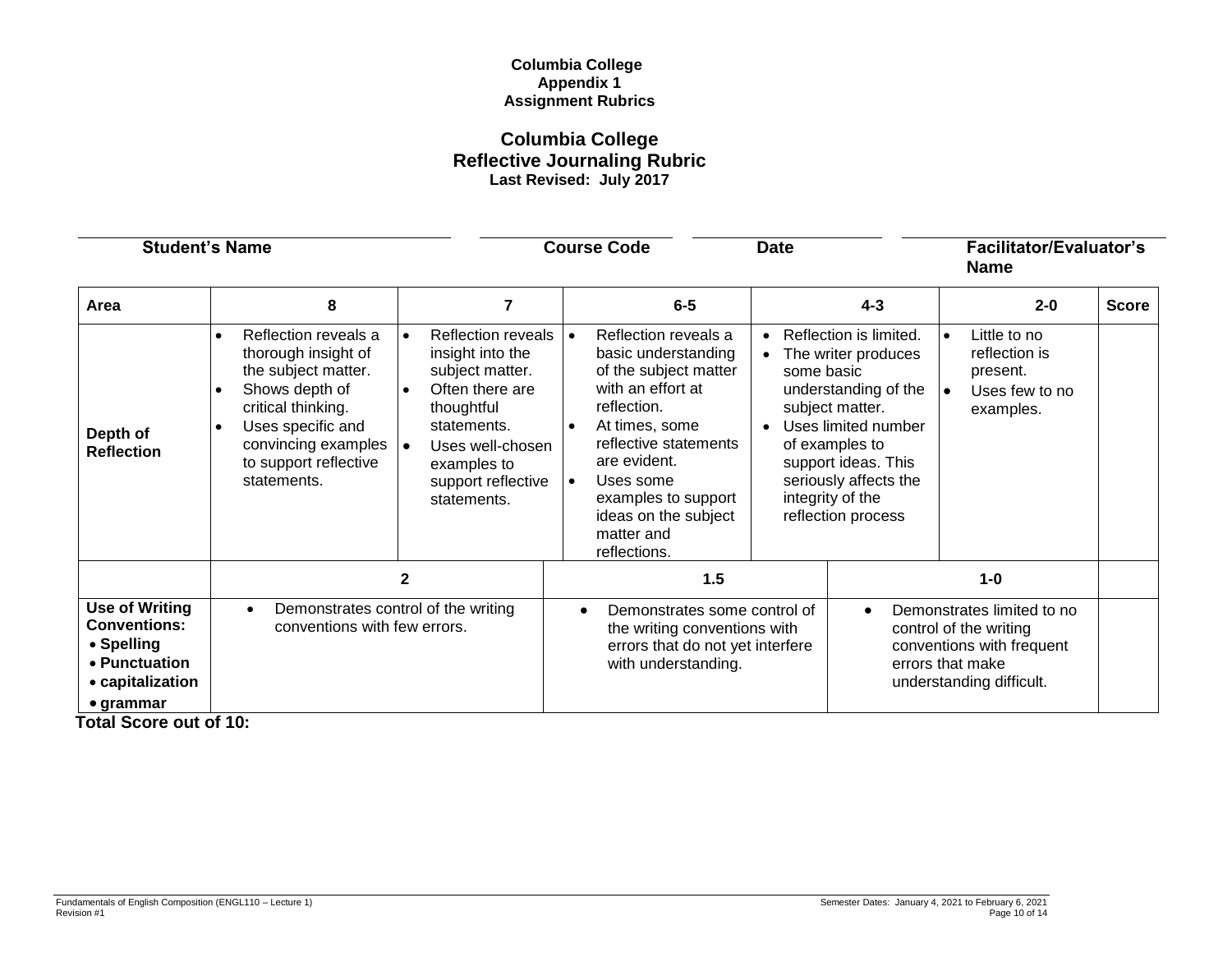## **Columbia College Problem Solving Proposal Rubric** Revised May 2018

| <b>Student's Name</b>                       |                                                                                                                                                                                                                                                                                                                                                                                                                                                   | <b>Course Code</b><br><b>Date</b>                                                                                                                                                                                                                                                                                                                                                                                                        |                                                                                                                                                                                                                                                                                                                                                                                             | <b>Facilitator/Evaluator's Name</b>                                                                                                                                                                                                                                                                                  |              |
|---------------------------------------------|---------------------------------------------------------------------------------------------------------------------------------------------------------------------------------------------------------------------------------------------------------------------------------------------------------------------------------------------------------------------------------------------------------------------------------------------------|------------------------------------------------------------------------------------------------------------------------------------------------------------------------------------------------------------------------------------------------------------------------------------------------------------------------------------------------------------------------------------------------------------------------------------------|---------------------------------------------------------------------------------------------------------------------------------------------------------------------------------------------------------------------------------------------------------------------------------------------------------------------------------------------------------------------------------------------|----------------------------------------------------------------------------------------------------------------------------------------------------------------------------------------------------------------------------------------------------------------------------------------------------------------------|--------------|
|                                             | A                                                                                                                                                                                                                                                                                                                                                                                                                                                 | В                                                                                                                                                                                                                                                                                                                                                                                                                                        | $C-D$                                                                                                                                                                                                                                                                                                                                                                                       | F                                                                                                                                                                                                                                                                                                                    | <b>Score</b> |
|                                             | 5                                                                                                                                                                                                                                                                                                                                                                                                                                                 | 4                                                                                                                                                                                                                                                                                                                                                                                                                                        | 3                                                                                                                                                                                                                                                                                                                                                                                           | $2 - 0$                                                                                                                                                                                                                                                                                                              |              |
| <b>Statement of</b><br><b>Purpose/Focus</b> | The response is fully<br>sustained and consistently<br>and purposefully focused<br>on the assigned prompt:<br>Thesis/claim(s) are<br>$\bullet$<br>introduced and<br>communicated clearly<br>within the context<br>Thesis/claim(s) are clearly<br>stated, focused, and<br>strongly maintained<br>throughout                                                                                                                                        | The response is<br>$\bullet$<br>adequately sustained and<br>generally focused on the<br>assigned prompt:<br>Context provided for the<br>$\bullet$<br>thesis/claim(s) is adequate<br>and mostly thorough<br>Thesis/claim(s) are clear<br>and mostly maintained,<br>though some loosely<br>related material may be<br>present                                                                                                              | The response is<br>somewhat sustained and<br>may have a minor drift in<br>focus:<br>Context for<br>thesis/claim(s) is<br>attempted, but<br>significant lapses are<br>present<br>Thesis/claim(s) on the<br>issue may be somewhat<br>unclear and unfocused                                                                                                                                    | The response may be<br>related to the purpose but<br>may offer little relevant<br>detail:<br>Thesis/claim(s) may be<br>$\bullet$<br>confusing or ambiguous<br>Thesis/claim(s) off topic<br>$\bullet$<br>Counterclaim(s) are not<br>$\bullet$<br>present                                                              |              |
|                                             | Counterclaim(s) are clearly<br>$\bullet$<br>addressed<br>$\bullet$                                                                                                                                                                                                                                                                                                                                                                                | Counterclaim(s) are<br>$\bullet$<br>present, but may leave<br>gaps in reasoning                                                                                                                                                                                                                                                                                                                                                          | Counterclaim(s) are<br>attempted                                                                                                                                                                                                                                                                                                                                                            |                                                                                                                                                                                                                                                                                                                      |              |
| Organization                                | The response has a clear<br>and effective organizational<br>structure creating unity and<br>completeness:<br>Effective, consistent use of<br>$\bullet$<br>a variety of transitional<br>strategies<br>Logical progression of<br>$\bullet$<br>ideas from beginning to<br>end<br>Effective introduction and<br>$\bullet$<br>conclusion for audience<br>and purpose<br>Strong connections among<br>$\bullet$<br>ideas, with some syntactic<br>variety | The response has an<br>$\bullet$<br>evident organizational<br>structure and a sense of<br>completeness, though<br>there may be minor flaws<br>and some ideas may be<br>loosely connected:<br>Adequate use of<br>transitional strategies with<br>some variety<br>Adequate progression of<br>ideas from beginning to<br>end<br>Adequate introduction and<br>conclusion<br>Adequate, if slightly<br>inconsistent, connection<br>among ideas | The response has an<br>inconsistent<br>organizational<br>structure, and flaws are<br>evident:<br>Inconsistent use of<br>$\bullet$<br>basic transitional<br>strategies with little<br>variety<br>Uneven progression of<br>$\bullet$<br>ideas from beginning to<br>end<br>Conclusion and<br>$\bullet$<br>introduction, if present,<br>are weak<br>Weak connection<br>$\bullet$<br>among ideas | The response has little or no<br>$\bullet$<br>discernible organizational<br>structure:<br>$\bullet$<br>Few or no transitional<br>strategies are evident<br>Little or no organization<br>discernable<br>Frequent extraneous ideas<br>may intrude<br>No clear<br>introduction/conclusion;<br>conclusion merely repeats |              |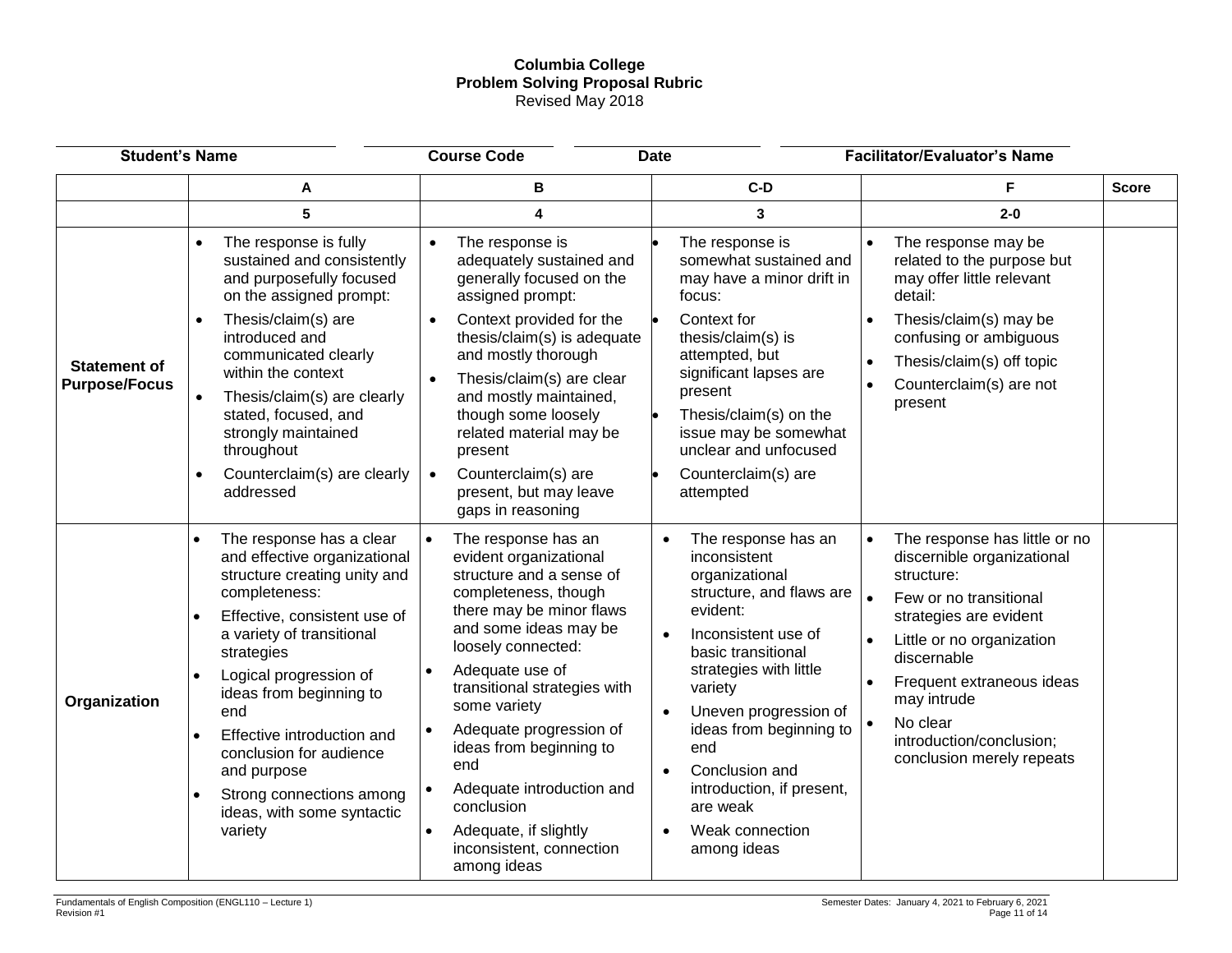| <b>Elaboration of</b><br><b>Evidence</b> | The response provides<br>$\bullet$<br>thorough and convincing<br>support/evidence for the<br>writer's claim(s) that<br>include(s) the effective use<br>of sources, facts, and<br>details. The response<br>achieves substantial depth<br>that is specific and<br>relevant:<br>Use of relevant evidence<br>$\bullet$<br>from sources is smoothly<br>integrated<br>Effective use of a variety of<br>$\bullet$<br>elaborative techniques and<br>thorough explanation of<br>connection(s) between<br>claim(s) and evidence<br><b>Correct APA citation</b><br>$\bullet$ | The response provides<br>$\bullet$<br>adequate support/evidence<br>for writer's claim(s) that<br>include(s) the use of<br>sources, facts, and details.<br>The response achieves<br>some depth and specificity<br>but is predominantly<br>general:<br>Some evidence from<br>sources is integrated,<br>attribution present<br>Adequate use of some<br>$\bullet$<br>elaborative techniques<br>Attempt at APA citation | The response provides<br>$\bullet$<br>uneven, cursory<br>support/evidence for<br>the writer's claim(s)<br>that include(s) partial<br>or uneven use of<br>sources, facts, and<br>details, and achieves<br>little depth:<br>Evidence from sources<br>$\bullet$<br>is weakly integrated,<br>and attribution, if<br>present, is uneven<br>Weak or uneven use of<br>$\bullet$<br>elaborative techniques<br>Incorrect APA citation<br>$\bullet$ | The response provides<br>minimal support/evidence for<br>the writer's claim(s) that<br>includes little or no use of<br>sources, facts, and details:<br>Use of evidence from<br>sources is minimal, absent,<br>in error, or irrelevant<br>Explanations, if present, do<br>$\bullet$<br>not attempt to connect<br>claim(s) and evidence<br>No attempt at APA citation |
|------------------------------------------|-------------------------------------------------------------------------------------------------------------------------------------------------------------------------------------------------------------------------------------------------------------------------------------------------------------------------------------------------------------------------------------------------------------------------------------------------------------------------------------------------------------------------------------------------------------------|--------------------------------------------------------------------------------------------------------------------------------------------------------------------------------------------------------------------------------------------------------------------------------------------------------------------------------------------------------------------------------------------------------------------|-------------------------------------------------------------------------------------------------------------------------------------------------------------------------------------------------------------------------------------------------------------------------------------------------------------------------------------------------------------------------------------------------------------------------------------------|---------------------------------------------------------------------------------------------------------------------------------------------------------------------------------------------------------------------------------------------------------------------------------------------------------------------------------------------------------------------|
| Language and<br>Vocabulary               | The response clearly and<br>$\bullet$<br>effectively expresses ideas,<br>using precise language:<br>Regular use of academic<br>and domain-specific<br>vocabulary<br>Rich and precise language<br>$\bullet$<br>Consistently uses register<br>$\bullet$<br>suited to audience and<br>purpose                                                                                                                                                                                                                                                                        | The response adequately<br>$\bullet$<br>expresses ideas,<br>employing a mix of precise<br>with more general<br>language<br>Some use of academic and<br>domain-specific vocabulary<br>Precise language<br>$\bullet$<br>Attempt to use style and<br>tone suited to audience<br>and purpose                                                                                                                           | The response<br>$\bullet$<br>expresses ideas<br>unevenly, using<br>simplistic language:<br>Little use of domain-<br>specific vocabulary<br>Little use of precise<br>$\bullet$<br>language<br>Style and tone at times<br>$\bullet$<br>may be inappropriate<br>for the audience and<br>purpose                                                                                                                                              | The response expression of<br>ideas is vague, lacks clarity,<br>or is confusing:<br>Uses limited language or<br>domain-specific vocabulary<br>Language is simplistic or<br>$\bullet$<br>vague<br>May have little sense of<br>$\bullet$<br>audience and purpose                                                                                                      |
| <b>Conventions</b>                       | The response<br>$\bullet$<br>demonstrates a strong<br>command of conventions:<br>Few, if any, errors are<br>$\bullet$<br>present in usage and<br>sentence formation<br>Effective and consistent<br>$\bullet$<br>use of punctuation,<br>capitalization, and spelling                                                                                                                                                                                                                                                                                               | The response<br>demonstrates an adequate<br>command of conventions:<br>Some errors in usage and<br>$\bullet$<br>sentence formation may be<br>present, but no systematic<br>pattern of errors is<br>displayed<br>Adequate use of<br>$\bullet$<br>punctuation, capitalization,<br>and spelling                                                                                                                       | The response<br>$\bullet$<br>demonstrates a partial<br>command of<br>conventions:<br>Frequent errors in<br>usage may obscure<br>meaning<br>Inconsistent use of<br>$\bullet$<br>punctuation,<br>capitalization, and<br>spelling                                                                                                                                                                                                            | The response demonstrates<br>a lack of command of<br>conventions:<br>Errors are numerous and<br>severe, interfering with<br>comprehension and<br>readability<br>Sample may be too brief to<br>$\bullet$<br>determine adequate<br>command of conventions                                                                                                             |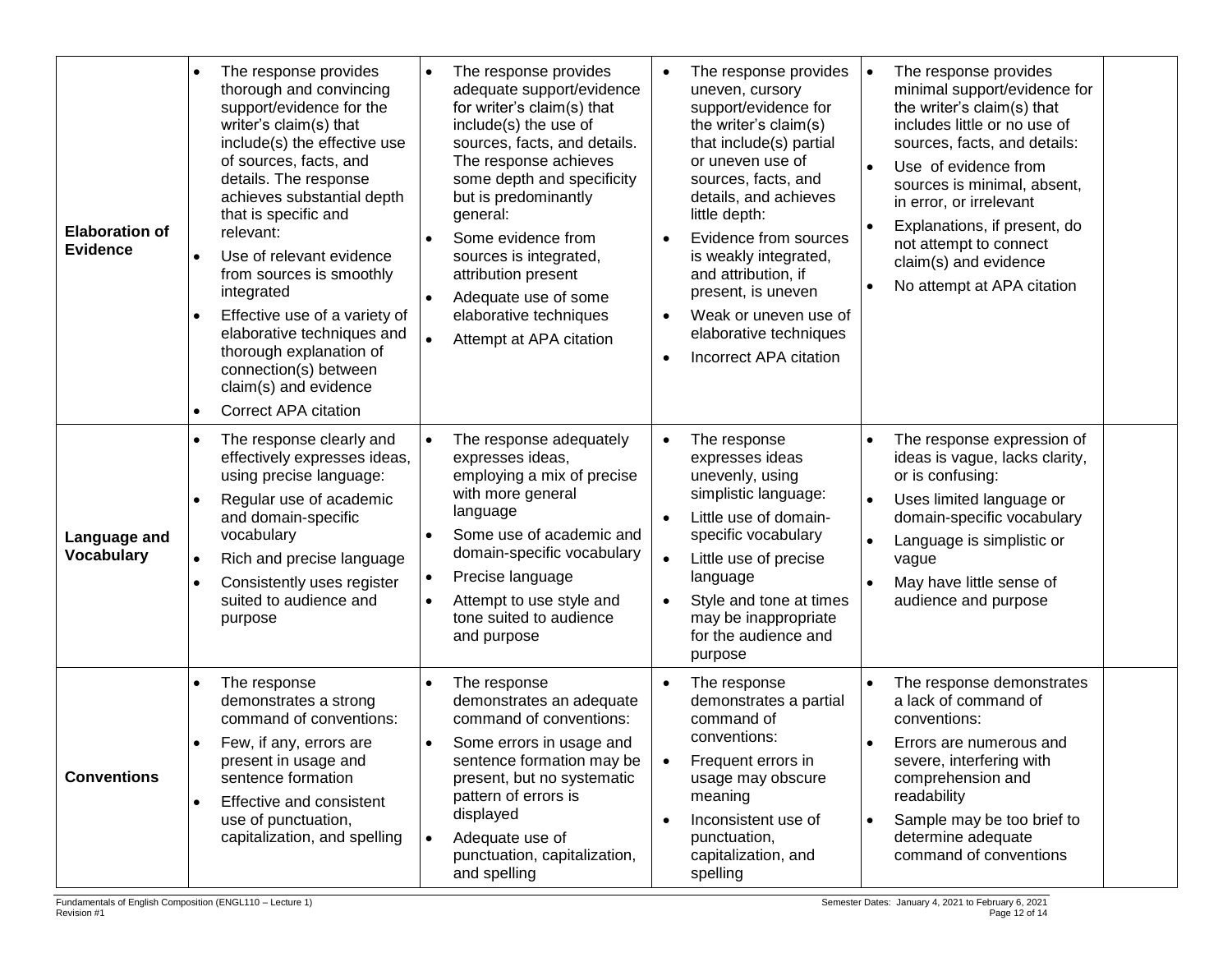**Plagiarism: A "0" grade will be given to a paper where significant sections of the paper were copied from other, unattributed sources. Total Score out of 25:** 

**Facilitator/Evaluator's Comments:**